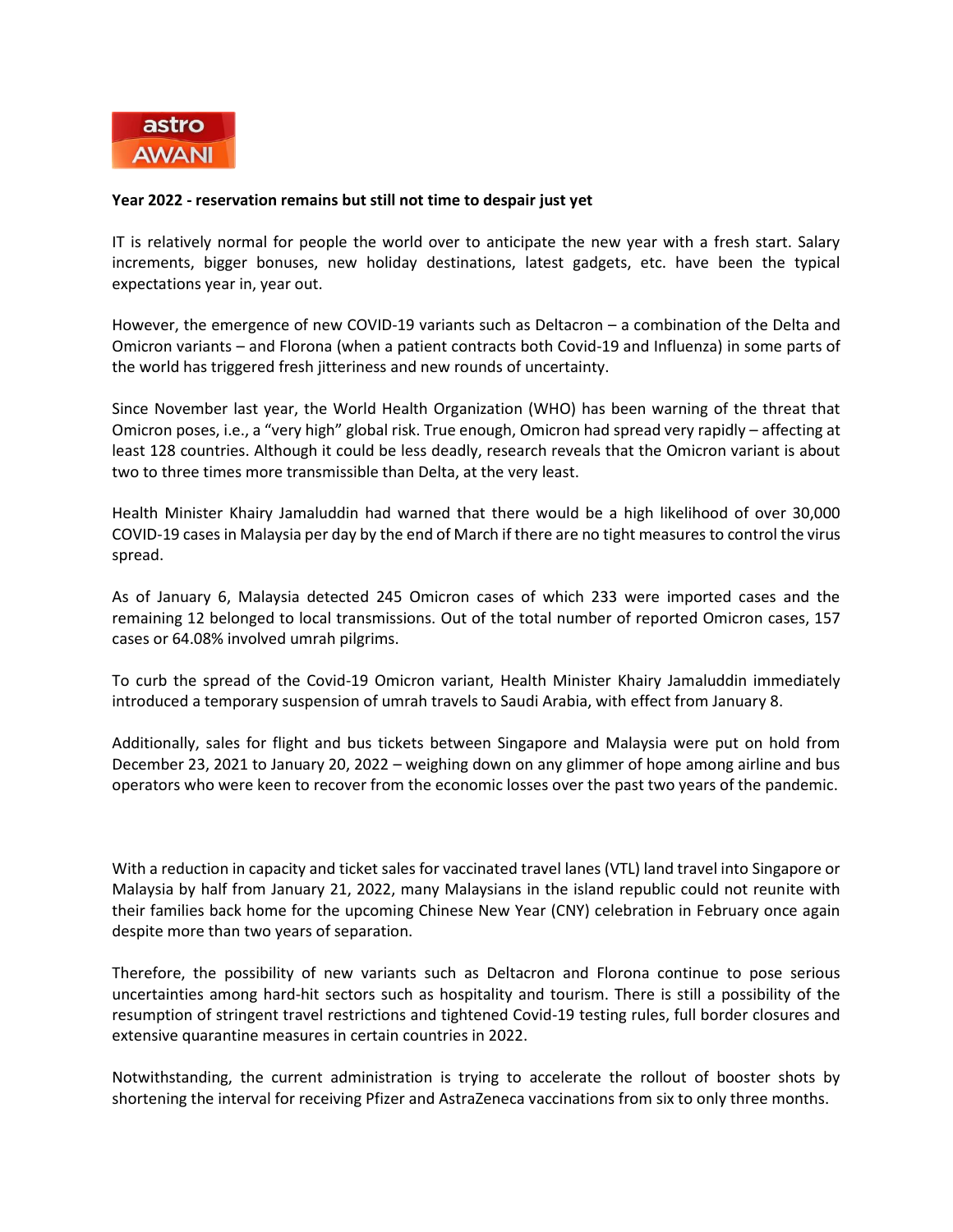However, it might not be sustainable in the long run.

Whenever there are new variants, citizens might have to take booster shots at least twice a year to protect themselves against COVID-19.

Nevertheless, some citizens chose not to receive booster shots as they worry that frequent vaccinations within short intervals would overload their immune systems.

The European Medicines Agency (EMA) cautioned recently that repeating booster doses every four months might eventually lead to fatigue in the population.

Furthermore, Fitch Solutions Country Risk & Industry Research revealed on January 12 that both retail sales and consumer confidence indices are still struggling to resume back to the pre-pandemic levels.

Comparing January and September 2021 to the same period of 2019, retail sales remain at 1.2%.

Moreover, rising consumer price inflation would potentially erode purchasing power among Malaysians – leading to a drastic drop in consumer spending.

Such a scenario is already reflected in Malaysia's annual inflation rate – from 2.9% in October to 3.3% in November 2021.

Among all goods and services, price rose faster for transport (12.7% in November 2021 vs 11.3% in October 2021), followed by housing (3.4% vs 3.2%), food (2.7% vs 1.9%), household equipment and routine maintenance (2.6% vs 2.1%), restaurants & hotels (0.9% vs 0.6%).

Also, main ingredients such as vegetables, poultry, eggs and other food items are becoming more expensive.

The price of vegetables had witnessed a 200 per cent increase; the price of chicken rose from RM8 to RM10 per kg; the price of grade A eggs had been pushed up from RM10 to RM12 a tray.

As mentioned in an EMIR Research article, as operating costs ranging from salaries of employees, rent and utility charges become relatively higher than before, coffee shop owners and small- and medium-sized enterprise (SME) owners, in general, are not motivated to hire local workers under the current climate. Local workers will demand higher monthly salaries than foreign workers as they still have car and housing loans, for instance, to pay off.

Continuous rising cost of ingredients and operating costs during recent months have left coffee shop owners with no other alternative – but to, e.g., increase the price of beverages by 60 sen the most from the beginning of the year onwards. Some restaurants and food stalls also shrank their serving portions with fewer ingredients.

As more money is required to spend on essential items (i.e., food, water, transport and shelter), the hardcore poor and B40 households in the urban areas, in particular, would find it difficult to cope with rising living costs. Unlike rural citizens who still could earn their living through farming, urban citizens are relatively vulnerable in securing jobs with decent pay during such uncertain times.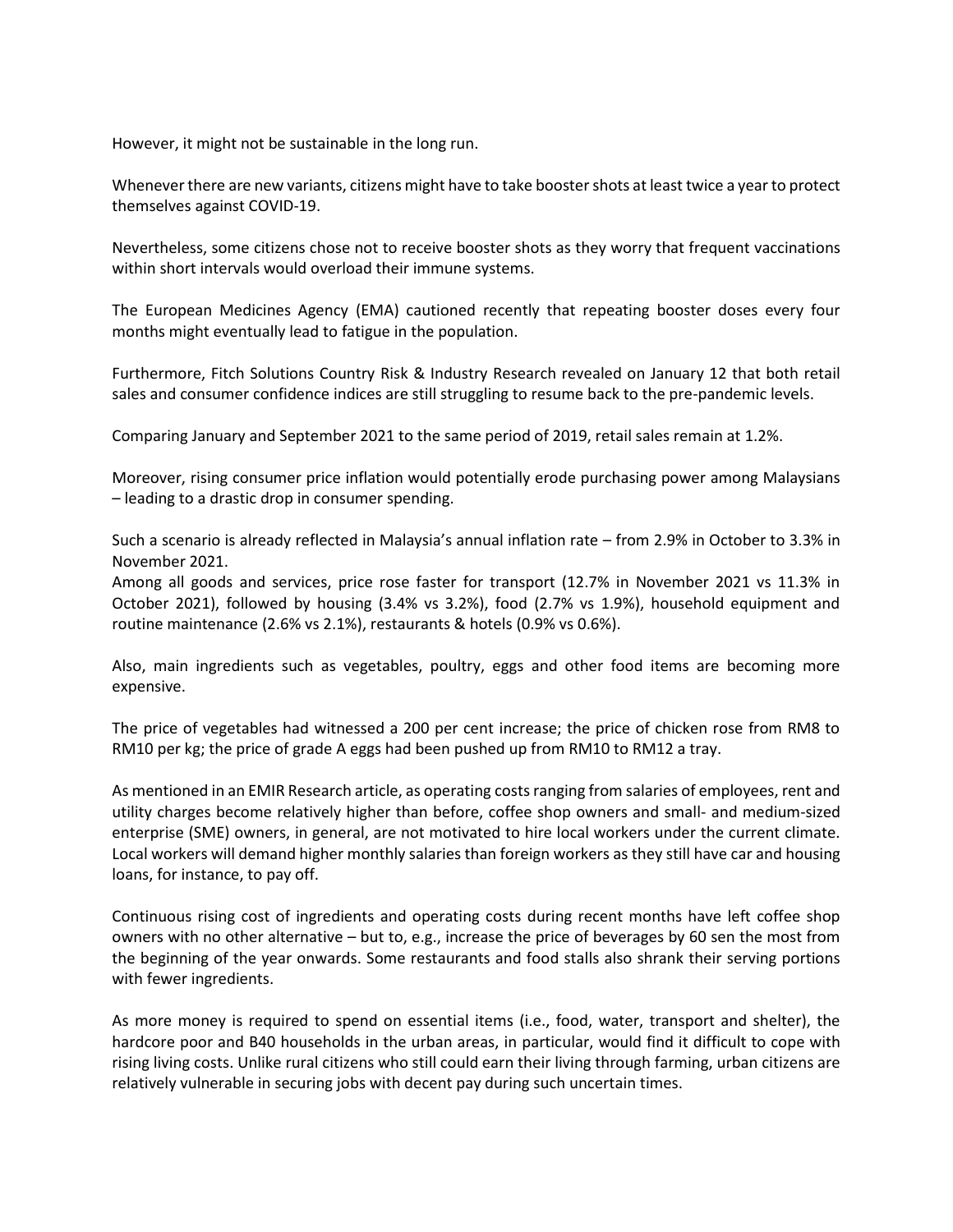The **Department of Statistics Malaysia (DOSM)** revealed that the number of unemployed in November 2021 has reduced to below 700,000 persons for the first time – the lowest since April 2020.

Nonetheless, DOSM's definition of employed persons includes those working just one hour a week and who may be unpaid workers in a family enterprise/setting (time-related). The problem of underemployment also comes in whereby some of them had to work in low-skilled, low-income jobs that do not match their qualifications (skills-related).

Hence, it is still too early to say whether Malaysia could achieve economic growth of between 5.5% and 6.5% in 2022, based on the Ministry of Finance (MoF)'s projection.

While ordinary citizens and small business owners are finding ways to recover from the Covid-19 pandemic, society also has to deal with unexpected losses from environmental disasters.

From the deadly incidents such as that which occurred in the Tambun landslide, floods in the Yan district and the flooding in eight Malaysian states, the adverse effects of climate change – more extreme weather patterns than usual – are becoming more real and concerning.

The flash floods in Kelantan, Terengganu, Pahang, Perak, Negeri Sembilan, Melaka, Kuala Lumpur and Selangor that happened in mid-December last year have devastated homes, vehicles, livestock, farms, farming, equipment, etc. and with that comes the financial losses and worries.

As such, residents who were left with flood-damaged houses, vehicles, furniture and electrical appliances were rendered helpless from the double whammy of the on-going Covid-19 crisis affecting livelihoods and now the flood disaster.

Yet, a rather lacklustre attitude from the current administration had slowed down the momentum of the search and rescue mission. The government were accused of not activating relief effort immediately. Residents were not even provided the necessary financial assistance instantly.

It remains to be seen whether the flood victims will translate their frustration at the current administration into votes for an opposition coalition in the upcoming 15th general election (GE15) – which could happen either before or after the end of the Memorandum of Understanding (MoU) period in July 2022.

The MoU was signed between current Prime Minister Ismail Sabri Yaakob's administration and Pakatan Harapan (PH) in September 2021. Parti Warisan (Warisan), Parti Pejuang Tanah Air (Pejuang) and the Malaysian United Democratic Alliance (Muda) did not follow suit.

Newly-formed Parti Bangsa Malaysia (PBM), which was rebranded from the Sarawak Workers Party, expressed its preference to join BN. Whether BN would accept ex-DAP, ex-PKR and ex-Bersatu assemblymen and MPs from PBM to fight together in GE15 is unknown yet.

Indeed, Umno's and Gabungan Parti Sarawak (GPS)'s landslide victory in the Melaka and Sarawak state elections, respectively, during the past two months has bolstered the former party's confidence in calling for GE15. If that happens before August 21, Dato' Sri Ismail Sabri would be the shortest-serving PM than his predecessor Tan Sri Muhyiddin Yassin, who only served for 17 months.